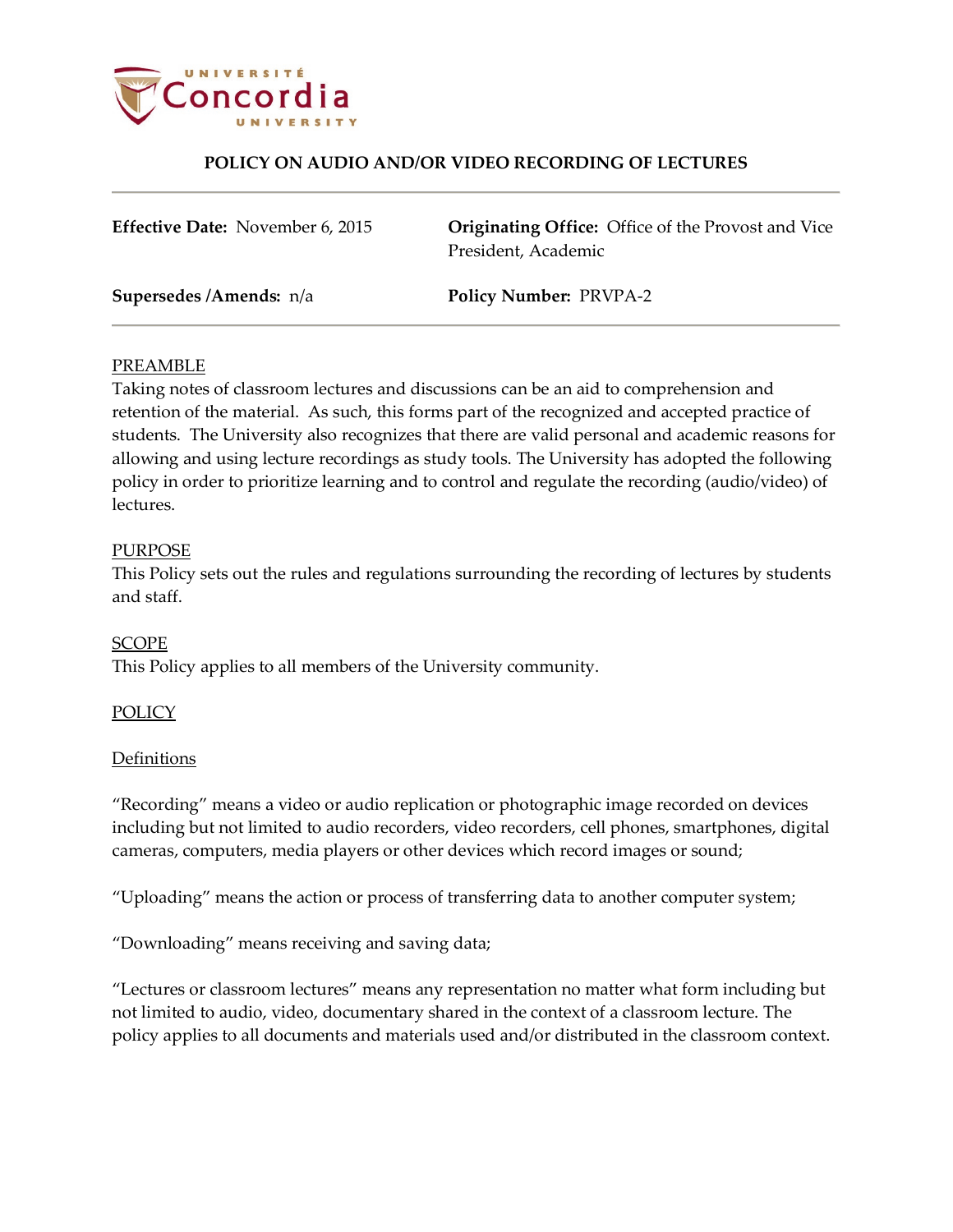

# **POLICY ON AUDIO AND/OR VIDEO RECORDING OF LECTURES**

Page **2** of **3**

# Students

# *Making of recordings*

- 1. Students shall not make any recording (audio or video) of a classroom lecture without having obtained the prior written permission from the instructor.
- 2. Permission to record may be granted to a student at the discretion of the instructor and normally for the sole purpose of accommodating a student's particular needs and only for the purposes of private study.
- 3. Students who have obtained permission to record a lecture must do so in a manner which ensures the privacy of other students present.
- 4. Students who have obtained permission to record a lecture shall respect all related intellectual property rights in accordance with applicable laws and the University's *Policy on Copyright Compliance* [\(SG-2\)](http://www.concordia.ca/content/dam/common/docs/policies/official-policies/SG-2.pdf).

# *Use of recordings*

- 5. Recordings of lectures made by students shall not be shared, reproduced or uploaded to any publically accessible web environment or used for any purpose not specifically authorized by the instructor.
- 6. Recording of lectures shall not be made, used, distributed for any commercial purposes or compensation.
- 7. Students who have access to authorized recorded lectures (ex: via Moodle) may use such recordings only for personal or group study and shall not reproduce, share or upload the recording to any publically accessible web environment.
- 8. Any violation of this Policy shall be treated as a violation of the applicable University policy, such as the *Code of Rights and Responsibilities* [\(BD-3\)](http://www.concordia.ca/content/dam/common/docs/policies/official-policies/BD-3.pdf) and the *[Academic Code of](http://www.concordia.ca/content/dam/common/docs/policies/official-policies/Academic-Code-Conduct-2015.pdf)  [Conduct](http://www.concordia.ca/content/dam/common/docs/policies/official-policies/Academic-Code-Conduct-2015.pdf)*.